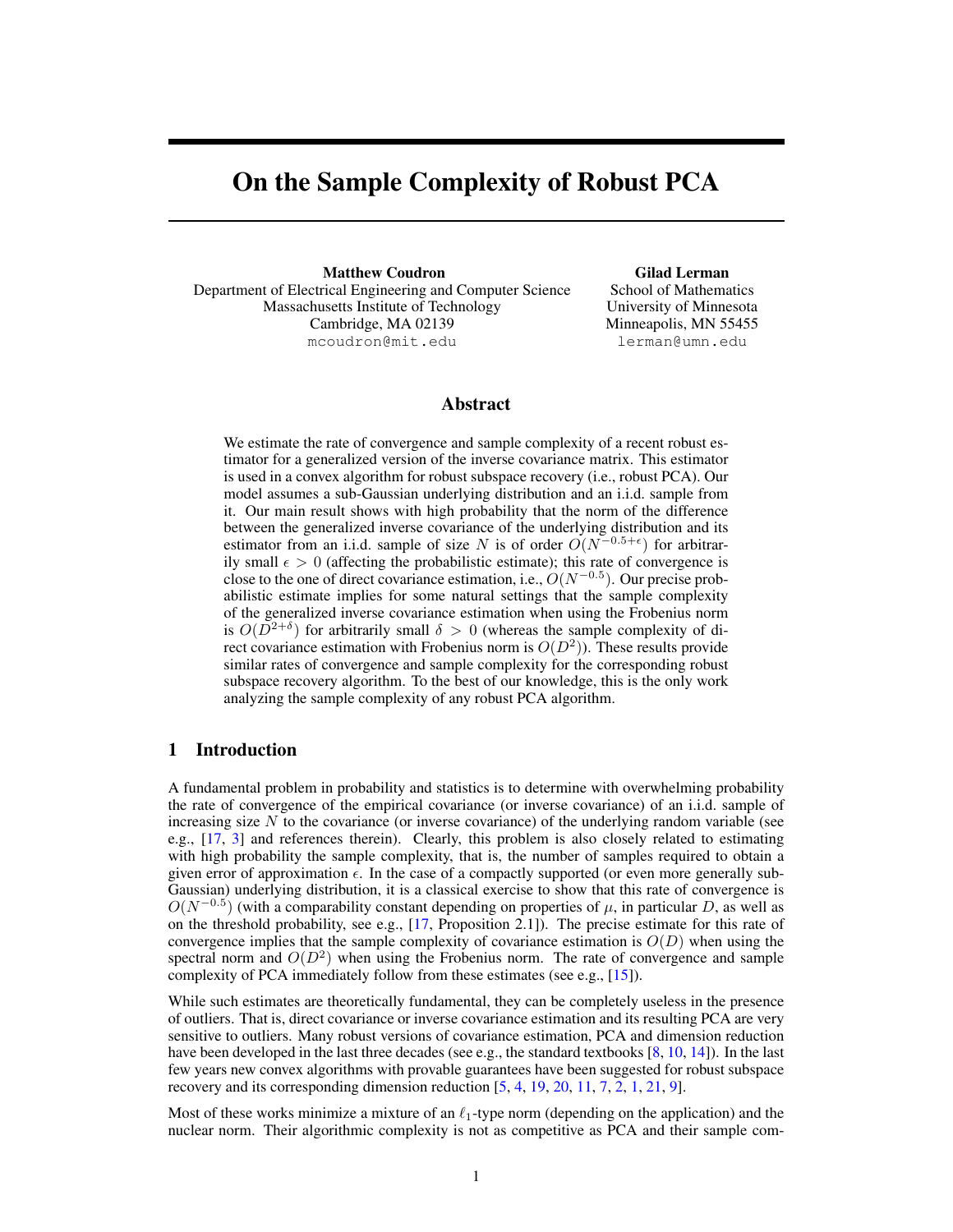plexity is hard to estimate due to the problem of extending the nuclear norm out-of-sample. On the other hand, Zhang and Lerman [21] have proposed a novel M-estimator for robust PCA, which is based on a convex relaxation of the sum of Euclidean distances to subspaces (which is originally minimized over the non-convex Grassmannian). This procedure suggests an estimator for a generalized version of the inverse covariance matrix and uses it to robustly recover an underlying low-dimensional subspace. This idea was extended in [9] to obtain an even more accurate method for subspace recovery, though it does not estimate the generalized inverse covariance matrix (in particular, it has no analogous notion of singular values or their inverses). The algorithmic complexity of the algorithms solving the convex formulations of  $[21]$  and  $[9]$  is comparable to that of full PCA. Here we show that for the setting of sub-Gaussian distributions the sample complexity of the robust PCA algorithm in [21] (or its generalized inverse covariance estimation) is close to that of PCA (or to sample covariance estimation). Our analysis immediately extends to the robust PCA algorithm of [9].

## 1.1 The Generalized Inverse Covariance and its Corresponding Robust PCA

Zhang and Lerman [21] formed the set

$$
\mathbb{H} := \{ \mathbf{Q} \in \mathbb{R}^{D \times D} : \mathbf{Q} = \mathbf{Q}^T, \text{tr}(\mathbf{Q}) = 1 \},\tag{1.1}
$$

as a convex relaxation for the orthoprojectors (from  $\mathbb{R}^D$  to  $\mathbb{R}^D$ ), and defined the following energy function on  $\mathbb H$  (with respect to a data set X in  $\mathbb R^D$ ):

$$
F_{\mathcal{X}}(\mathbf{Q}) := \sum_{\mathbf{x} \in \mathcal{X}} \|\mathbf{Q}\mathbf{x}\|,\tag{1.2}
$$

where  $\|\cdot\|$  denotes the Euclidean norm of a vector in  $\mathbb{R}^D$ . Their generalized empirical inverse covariance is

$$
\hat{\mathbf{Q}}_{\mathcal{X}} = \underset{\mathbf{Q} \in \mathbb{H}}{\arg \min} F_{\mathcal{X}}(\mathbf{Q}).\tag{1.3}
$$

They showed that when replacing the term  $\|\mathbf{Qx}\|$  by  $\|\mathbf{Qx}\|^2$  in (1.2) and when  $\text{Sp}\{\mathcal{X}\} = \mathbb{R}^D$ , then the minimization (1.3) results in a scaled version of the empirical inverse covariance matrix. It is thus clear why we can refer to  $\mathbf{Q}_{\mathcal{X}}$  as a generalized empirical inverse covariance (or  $\ell_1$ -type version of it). We describe the absolute notion of generalized inverse covariance matrix, i.e., nonempirical, in §1.2. Zhang and Lerman [21] did not emphasize the empirical generalized inverse covariance, but the robust estimate of the underlying low-dimensional subspace by the span of the bottom eigenvectors of this matrix. They rigorously proved that such a procedure robustly recovers the underlying subspace under some conditions.

#### 1.2 Main Result of this Paper

We focus on computing the sample complexity of the estimator  $\hat{Q}_{\chi}$ . This problem is practically equivalent with estimating the rate of convergence of  $\hat{Q}_X$  of an i.i.d. sample X to the "generalized inverse covariance" of the underlying distribution  $\mu$ . We may assume that  $\mu$  is a sub-Gaussian probability measure on  $\mathbb{R}^D$  (see §2.1 and the extended version of this paper). However, in order to easily express the dependence of our probabilistic estimates on properties of the measure  $\mu$ , we assume for simplicity that  $\mu$  is compactly supported and denote by  $R_{\mu}$  the minimal radius among all balls containing the support of  $\mu$ , that is,

$$
R_{\mu} = \min\{r > 0 : \text{supp}(\mu) \subseteq B(\mathbf{0}, r)\},
$$

where  $B(0, r)$  is the ball around the origin 0 with radius r. We further assume that for some  $0 < \gamma < 1$ ,  $\mu$  satisfies the following condition, which we refer to as the "two-subspaces criterion" (for  $\gamma$ ): For any pair of  $(D-1)$ -dimensional subspaces of  $\mathbb{R}^D$ ,  $L_1$  and  $L_2$ :

$$
\mu((L_1 \cup L_2)^c) \ge \gamma. \tag{1.4}
$$

We note that if  $\mu$  satisfies the two-subspaces criterion for any particular  $0 < \gamma < 1$ , then its support cannot be a union of two hyperplanes of  $\mathbb{R}^D$ . The use of this assumption is clarified below in §3.2, though it is possible that one may weaken it.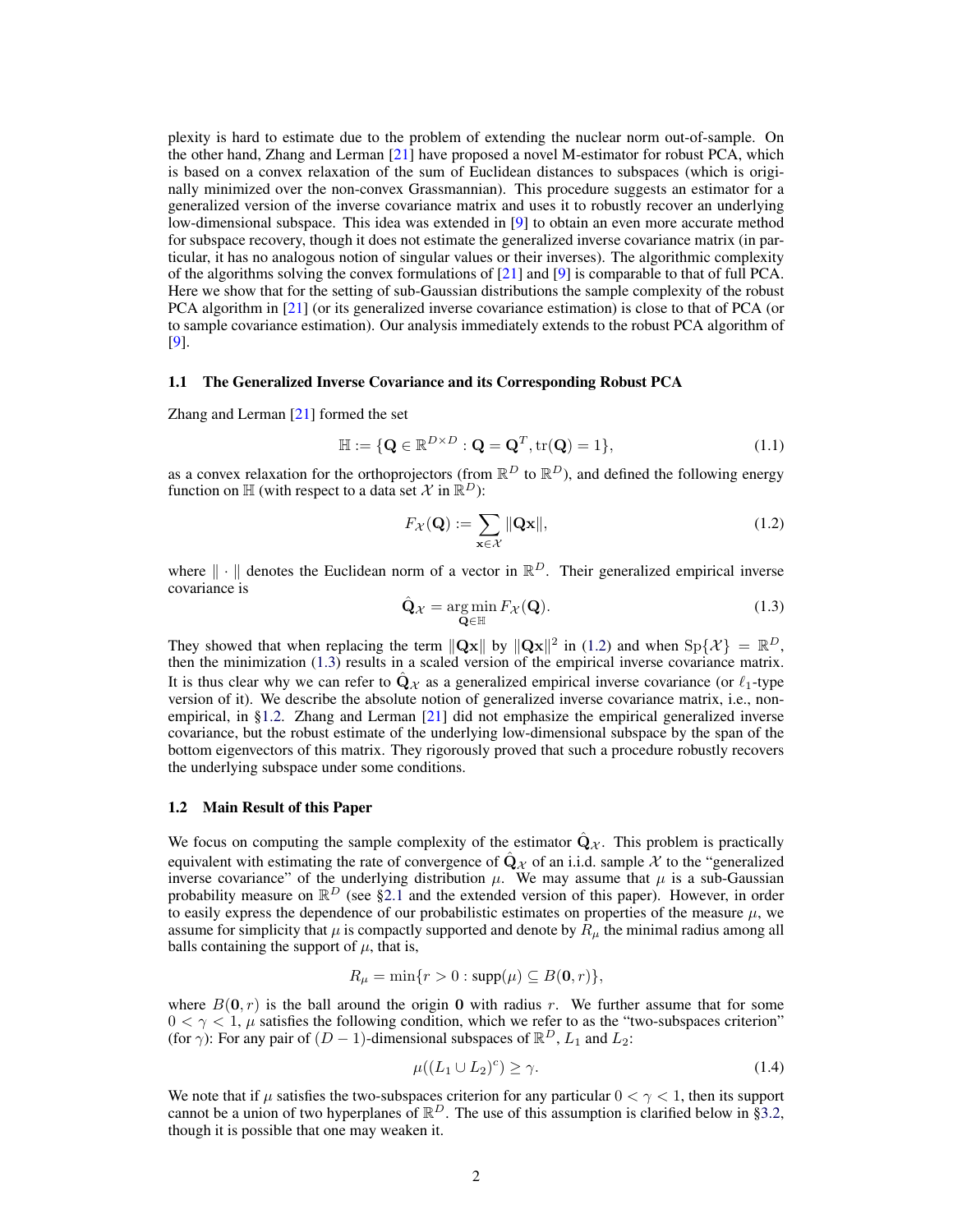We first formulate the generalized inverse covariance of the underlying measure as follows:

$$
\hat{\mathbf{Q}} = \arg\min_{\mathbf{Q} \in \mathbb{H}} F(\mathbf{Q}),\tag{1.5}
$$

where

$$
F(\mathbf{Q}) = \int \|\mathbf{Q}\mathbf{x}\| \, \mathrm{d}\mu(\mathbf{x}).\tag{1.6}
$$

Let  $\{x_i\}_{i=1}^{\infty}$  be a sequence of i.i.d. random variables sampled from  $\mu$  (i.e., each variable has distribution  $\mu$ ). Let  $\mathcal{X}_N := {\mathbf{x}_i}_{i=1}^N$  and denote

$$
\hat{\mathbf{Q}}_N := \hat{\mathbf{Q}}_{\mathcal{X}_N} \text{ and } F_N := F_{\mathcal{X}_N}.\tag{1.7}
$$

Our main result shows with high probability that  $\hat{Q}$  and  $\hat{Q}_N$  are uniquely defined (which we denote by u.d. from now on) and that  $\{\hat{\mathbf{Q}}_N\}_{N\in\mathbb{N}}$  converges to  $\hat{\mathbf{Q}}$  in the following specified rate. It uses the common notation:  $a \lor b := \max(a, b)$ . We explain its implications in §2.

**Theorem 1.1.** *If*  $\mu$  *is a compactly supported distribution satisfying the two-subspaces criterion for*  $\gamma > 0$ , then there exists a constant  $\alpha_0 \equiv \alpha_0(\mu, D, \epsilon) > 0$  such that for any  $\epsilon > 0$  and  $N > 2(D-1)$ *the following estimate holds:*

$$
\mathbb{P}\left(\hat{\mathbf{Q}} \& \hat{\mathbf{Q}}_N \text{ are } u.d. \text{ and } \|\hat{\mathbf{Q}} - \hat{\mathbf{Q}}_N\|_F \le \frac{2}{\alpha_0} N^{-\frac{1}{2} + \epsilon}\right)
$$
  
\n
$$
\ge 1 - C_0 N^{D^2} \exp\left(\frac{-N^{2\epsilon}}{D \cdot R_\mu^2}\right) - 2\left(\frac{N}{D-1}\right)^2 (1-\gamma)^{N-2(D-1)}, \quad (1.8)
$$

*where*

$$
C_0 \equiv C_0(\alpha_0, D) := 4 \cdot ((4\alpha_0) \vee 2) \cdot \left(10 D \frac{2\alpha_0 + 4((4\alpha_0) \vee 2)R_\mu}{1 - \frac{2\alpha_0}{(4\alpha_0)\vee 2}}\right)^{\frac{D(D+1)}{2}}.
$$
 (1.9)

Intuitively,  $\alpha_0$  represents a lower bound on the directional second derivatives of F. Therefore,  $\alpha_0$  should affect sample complexity because the number of random samples taken to approximate a minimum of F should be affected by how sharply F increases about its minimum. It is an interesting and important open problem to find lower bounds on  $\alpha_0$  for general  $\mu$ .

## 2 Implication and Extensions of the Main Result

#### 2.1 Generalization to Sub-Gaussian Measures

We can remove the assumption that the support of  $\mu$  is bounded (with radius  $R_{\mu}$ ) and assume instead that  $\mu$  is sub-Gaussian. In this case, instead of Hoeffding's inequality, we apply [18, Proposition 5.10] with  $a_i = 1$  for all  $1 \le i \le n$ . When formulating the corresponding inequality, one may note that  $\sup_{p\geq 1} p^{-1/2} (E_\mu |x|^p)^{1/p}$  (where x represents a random variable sampled from  $\mu$ ) can be regarded as a substitute for  $R_{\mu}$  (see [21] for more details of a similar analysis).

## 2.2 Sample Complexity

The notion of sample complexity arises in the framework of Probably-Approximately-Correct Learning of Valiant [16]. Generally speaking, the sample complexity in our setting is the minimum number of samples  $N$  required, as a function of dimension  $D$ , to achieve a good estimation of  $\hat{Q}$  with high probability. We recall that in this paper we use the Frobenius norm for the estimation error. The following calculation will show that under some assumptions on  $\mu$  it suffices to use  $N = \Omega(D^{\eta})$  samples for any  $\eta > 2$  (we recall that  $f(x) = \Omega(g(x))$  as  $x \to \infty$  if and only if  $g(x) = O(f(x))$ ). In our analysis we will have to assume that  $\gamma$  is a fixed constant, and  $\alpha_0$  goes as  $1/\sqrt{D}$ . These assumptions are placing additional restrictions on the measure  $\mu$ , which we expect to be reasonable in practice as we later clarify. We further assume that  $R_{\mu} = O(D^{-0.5})$  and also explain later why it makes sense for the setting of robust subspace recovery.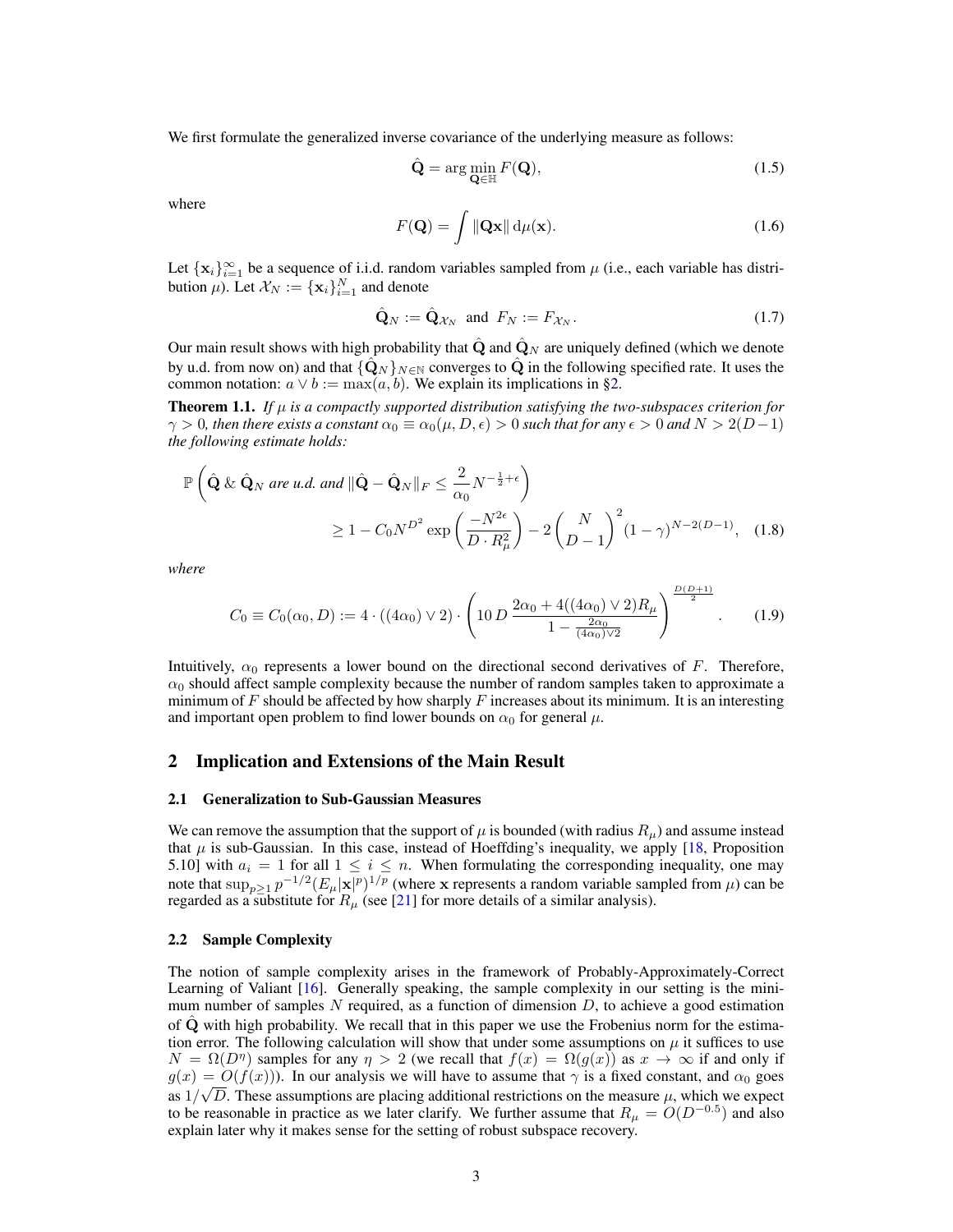To bound the sample complexity we set  $C_1 := 4 \cdot ((4\alpha_0) \vee 2)$  and  $C_2 := 10 \cdot (2\alpha_0 + 4((4\alpha_0) \vee 2))$  $(2)R_\mu)/(1-2\alpha_0/(4\alpha_0)\vee 2)$  so that  $C_0\leq C_1\cdot (C_2\cdot D)^{D^2}$  (see (1.9)). Applying this bound and (1.8) we obtain that if  $\eta > 2$  is fixed,  $1/\eta < \epsilon < \frac{1}{2}$  and  $N \ge D^{\eta}$ , then

$$
\mathbb{P}\left(\hat{\mathbf{Q}} \& \hat{\mathbf{Q}}_{N} \text{ are u.d. and } \|\hat{\mathbf{Q}} - \hat{\mathbf{Q}}_{N}\|_{F} \leq \frac{2}{\alpha_{0}} N^{-\frac{1}{2}+\epsilon}\right)
$$
(2.1)  
\n
$$
\geq 1 - C_{1}(C_{2} \cdot D \cdot N)^{D^{2}} \exp\left(\frac{-N^{2\epsilon}}{D \cdot R_{\mu}^{2}}\right) - 2 N^{2(D-1)} (1 - \gamma)^{N-2(D-1)}
$$
  
\n
$$
\geq 1 - C_{1} \exp\left(\log(C_{2} \cdot D^{1+\eta}) D^{2} - D^{2\eta\epsilon}\right)
$$
  
\n
$$
- 2 \exp(2\eta(D-1)\log(D) + \log(1-\gamma)(D^{\eta} - 2(D-1))).
$$

Since  $\epsilon > 1/\eta$  the first term in the RHS of (2.1) decays exponentially as a function of D (or, equivalently, as a function of  $N \geq D^{\eta}$ ). Similarly, since  $0 < \gamma < 1$  and  $\eta > 1$  the second term in the RHS of (2.1) decays exponentially as a function of D. Furthermore, since  $\epsilon < \frac{1}{2}$  it follows that the error term for the minimizer, i.e.,  $N^{-\frac{1}{2}+\epsilon} \leq D^{\eta(\epsilon-\frac{1}{2})}$ , decays polynomially in D. Thus, in order to achieve low error estimation with high probability it is sufficient to take  $N = \Omega(D^{\eta})$  samples for any  $\eta > 2$ . The exact guarantees on error estimation and probability of error can be manipulated by changing the constant hidden in the  $\Omega$  term.

We would like to point out the expected tradeoff between the sample complexity and the rate of convergence. If  $\epsilon$  approaches 0, then the rate of convergence becomes optimal but the sample complexity deteriorates. On the other hand, if  $\epsilon$  approaches 0.5, then the sample complexity becomes optimal, but the rate of convergence deteriorates.

To motivate our assumption on  $R_{\mu}$ ,  $\gamma$  and  $\alpha_0$ , we recall the needle-haystack and syringe-haystack models of [9] as a prototype for robust subspace recovery. These models assume a mixtures of outlier and inliers components. The distribution of the outliers component is normal  $N(\mathbf{0},(\sigma_{\text{out2}}/D)\mathbf{I}_D)$ and the distribution of the inliers component is a mixture of  $N(\mathbf{0},(\sigma_{\text{in2}}/d)\mathbf{P}_L)$  (where L is a dsubspace) and  $N(\mathbf{0},(\sigma_{\text{in}^2}/(CD))\mathbf{I}_D)$ , where  $C \gg 1$  (the latter component has coefficient zero in the needle-haystack model).

The underlying distribution of the syringe-haystack (or needle-haystack) model is not compactly supported, but clearly sub-Gaussian (as discussed in §2.1) and its standard deviation is of order  $O(D^{-0.5})$ . We also note that  $\gamma$  here is the coefficient of the outlier component in the needle-haystack model, which we denote by  $\nu_0$ . Indeed, the only non-zero measure that can be contained in a (D-1)dimensional subspace is the measure associated with  $N(\mathbf{0},(\sigma_{\text{in}^2}/d)\mathbf{P}_L)$ , and that has total weight at most  $(1 - \nu_0)$ . It is also possible to verify explicitly that  $\alpha_0$  is lower bounded by  $1/\sqrt{D}$  in this case (though our argument is currently rather lengthy and will appear in the extended version of this paper).

#### 2.3 From Generalized Covariances to Subspace Recovery

We recall that the underlying d-dimensional subspace can be recovered from the bottom  $d$  eigenvectors of  $\mathbf{Q}_N$ . Therefore, the rate of convergence of the subspace recovery (or its corresponding sample complexity) follows directly from Theorem 1.1 and the Davis-Kahan Theorem [6]. To formulate this, we assume here for simplicity that  $\mathbf Q$  and  $\mathbf Q_N$  are u.d. (recall Theorems 3.1 and 3.2). **Theorem 2.1.** If  $d < D$ ,  $\epsilon > 0$ ,  $\alpha_0 \equiv \alpha_0(\mu, D, \epsilon)$  is the positive constant guaranteed by Theo*rem* 2.1,  $\hat{\bf Q}$  and  $\hat{\bf Q}_N$  are u.d. and  $\hat{L}_d$ ,  $\hat{L}_{d,N}$  are the subspaces spanned by the bottom  $d$  eigenvectors (i.e., with lowest  $d$  eigenvalues) of  $\hat{\bf Q}$  and  $\hat{\bf Q}_N$  respectively,  ${\bf P}_{\hat L_d}$  and  ${\bf P}_{\hat L_{d,N}}$  are the orthoprojectors

*on these subspaces and*  $\nu_{D-d}$  *is the*  $(D-d)$ *th eigengap of*  $\hat{Q}$ *, then*  $\sqrt{ }$ 4  $\setminus$  $-N^{2\epsilon}$ 

$$
\mathbb{P}\left(\|\mathbf{P}_{\hat{L}_d} - \mathbf{P}_{\hat{L}_{d,N}}\|_F \le \frac{4}{\alpha_0 \cdot \nu_{D-d}} N^{-\frac{1}{2}+\epsilon}\right) \ge 1 - C_0 N^{D^2} \exp\left(\frac{-N^{2\epsilon}}{D \cdot R^2_{\mu}}\right). \tag{2.2}
$$

#### 2.4 Nontrivial Robustness to Noise

We remark that (2.2) implies nontrivial robustness to noise for robust PCA. Indeed, assume for example an underlying  $d$ -subspace  $L_d^*$  and a mixture distribution (representing noisy inliers/outliers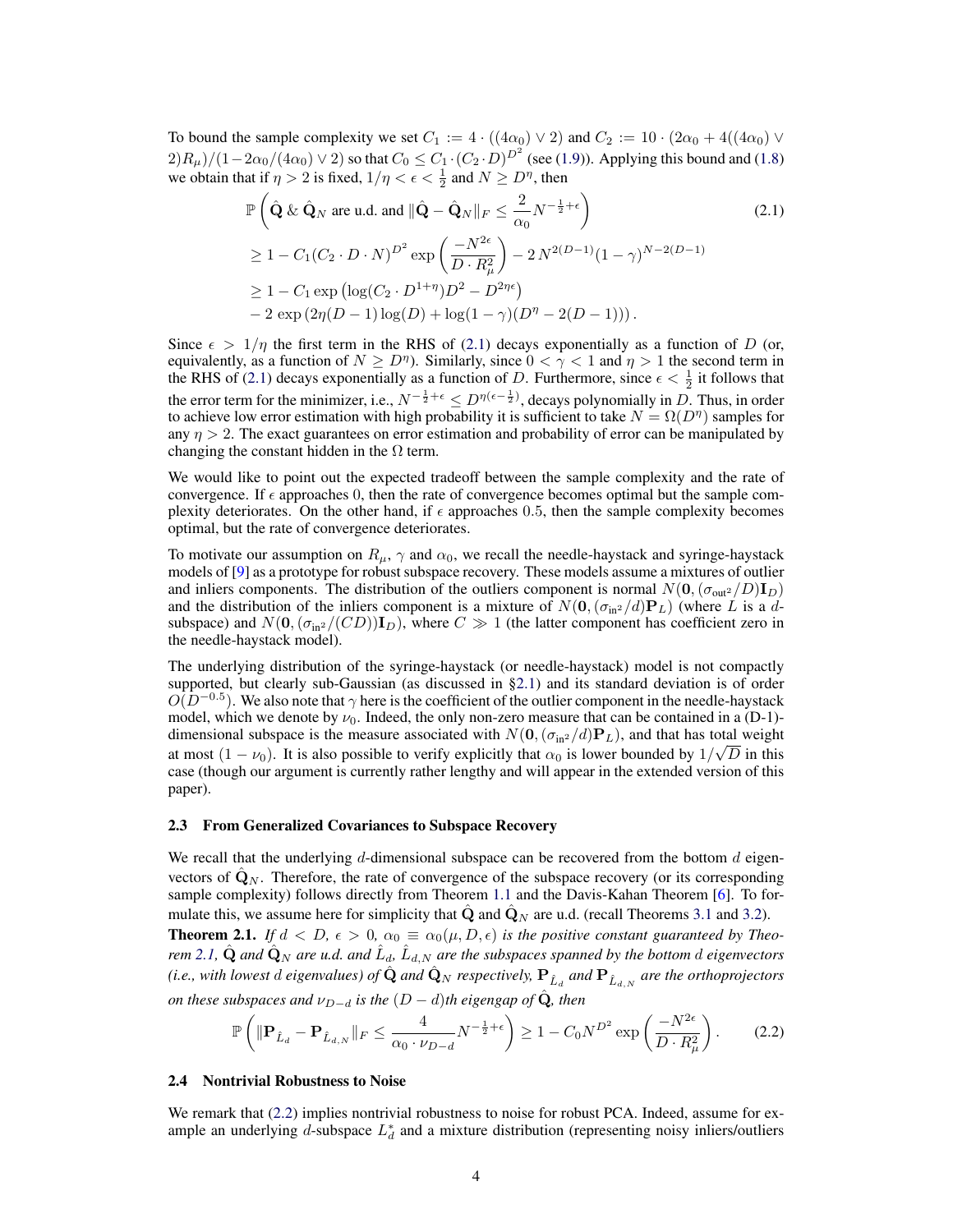components) whose inliers component is symmetric around  $L_d^*$  with relatively high level of variance in the orthogonal component of  $\hat{L}_d$  and its outliers component is spherically symmetric with sufficiently small mixture coefficient. One can show that in this case  $\hat{L}_d = L_d^*$ . Combining this observation and (2.2), we can verify robustness to nontrivial noise when recovering  $L_d^*$  from i.i.d. samples of such distributions.

### 2.5 Convergence Rate of the REAPER Estimator

The REAPER and S-REAPER Algorithms [9] are variants of the robust PCA algorithm of [21]. The objective of the REAPER algorithm can be formulated as aiming to minimize the energy  $F_{\mathcal{X}}(Q)$ over the set

$$
\mathbb{G} := \{ \mathbf{Q} \in \mathbb{R}^{D \times D} : \mathbf{Q} = \mathbf{Q}^T, \text{tr}(\mathbf{Q}) = D - d \text{ and } \mathbf{Q} \preccurlyeq I \},\tag{2.3}
$$

where  $\preccurlyeq$  denotes the semi-definite order. The d-dimensional subspace can then be recovered by the bottom d eigenvectors of Q (in [9] this minimization is formulated with  $P = I - Q$ , whose top d eigenvectors are found). The rate of convergence of the minimizer of  $F_{\mathcal{X}}(Q)$  over  $\mathbb{G}$  to the minimizer of  $F(\mathbf{Q})$  over  $\mathbb{G}$  is similar to that in Theorem 1.1. The proof of Theorem 1.1 must be modified to deal with the boundary of the set  $\mathbb{G}$ . If the minimizer  $\hat{\mathbf{Q}}$  lies on the interior of  $\mathbb{G}$  then the proof is the same. If  $\dot{Q}$  is on the boundary of  $\mathbb{G}$  we must only consider the directional derivatives which point towards the interior of G, or tangent to the boundary. Other than that the proof is the same.

#### 2.6 Convergence Rate with Additional Sparsity Term

Rothman et al. [13] and Ravikumar et al. [12] have analyzed an estimator for sparse inverse covariance. This estimator minimizes over all  $\mathbf{Q} \succ 0$  the energy

$$
\langle \mathbf{Q}, \ \boldsymbol{\Sigma}_N \rangle_F - \log \det(\mathbf{Q}) + \lambda_N \|\mathbf{Q}\|_{\ell_1},\tag{2.4}
$$

where  $\hat{\Sigma}_N$  is the empirical covariance matrix based on sample of size  $N, \langle \cdot, \cdot \rangle_F$  is the Frobenius inner product (i.e., sum of elementwise products) and  $\|\mathbf{Q}\|_{\ell_1} = \sum_{i,j=1}^D |\mathbf{Q}_{i,j}|$ .

Zhang and Zou [22] have suggested a similar minimization, which replaces the first two terms in (2.4) (corresponding to  $\lambda_N = 0$ ) with

$$
\langle \mathbf{Q}^2, \ \hat{\Sigma}_N \rangle_F/2 - \text{tr}(\mathbf{Q}). \tag{2.5}
$$

Indeed, the minimizers of (2.4) when  $\lambda_N = 0$  and of (2.5) are both equal to  $\widehat{\Sigma}_N^{-1}$  (assuming that the  $\text{Sp}(\{\mathbf{x}_i\}_{i=1}^N) = \mathbb{R}^D$  so that the inverse empirical covariance exists).

Using the definition of  $\widehat{\Sigma}_N$ , i.e.,  $\widehat{\Sigma}_N = \sum_{i=1}^N \mathbf{x}_i \mathbf{x}_i^T/N$ , we note that

$$
\langle \mathbf{Q}^2, \ \hat{\mathbf{\Sigma}}_N \rangle_F = \frac{1}{N} \sum_{i=1}^N \|\mathbf{Q} \mathbf{x}_i\|^2.
$$
 (2.6)

Therefore, the minimizer of (2.5) over all  $\mathbf{Q} \succ 0$  is the same up to a multiplicative constant as the minimizer of the RHS of (2.6) over all  $\mathbf{Q} \succ 0$  with tr( $\mathbf{Q}$ ) = 1. Teng Zhang suggested to us replacing the RHS of (2.6) with  $F_{\mathcal{X}}$  and modifying the original problem of (2.4) (or more precisely its variant in [22]) with the minimization over all  $Q \in \mathbb{H}$  of the energy

$$
F_{\mathcal{X}}(\mathbf{Q}) + \lambda_N \|\mathbf{Q}\|_{\ell_1}.\tag{2.7}
$$

The second term enforces sparseness and we expect the first term to enforce robustness.

By choosing  $\lambda_N = O(N^{-0.5})$  we can obtain similar rates of convergence for the minimizer of (2.7) as the one when  $\lambda_N = 0$  (see extended version of this paper), namely, rate of convergence of order  $O(N^{-0.5+\epsilon})$  for any  $\epsilon > 0$ . The dependence on D is also the same. That is, the minimum sample size when using the Frobenius norm is  $O(D^{\eta})$  for any  $\eta > 2$ . Nevertheless, Ravikumar et al. [12] show that under some assumptions (see e.g., Assumption 1 in  $[12]$ ), the minimal sample size is  $O(\log(D)r^2)$ , where r is the maximum node degree for a graph, whose edges are the nonzero entries of the inverse covariance. It will be interesting to generalize such estimates to the minimization of (2.7).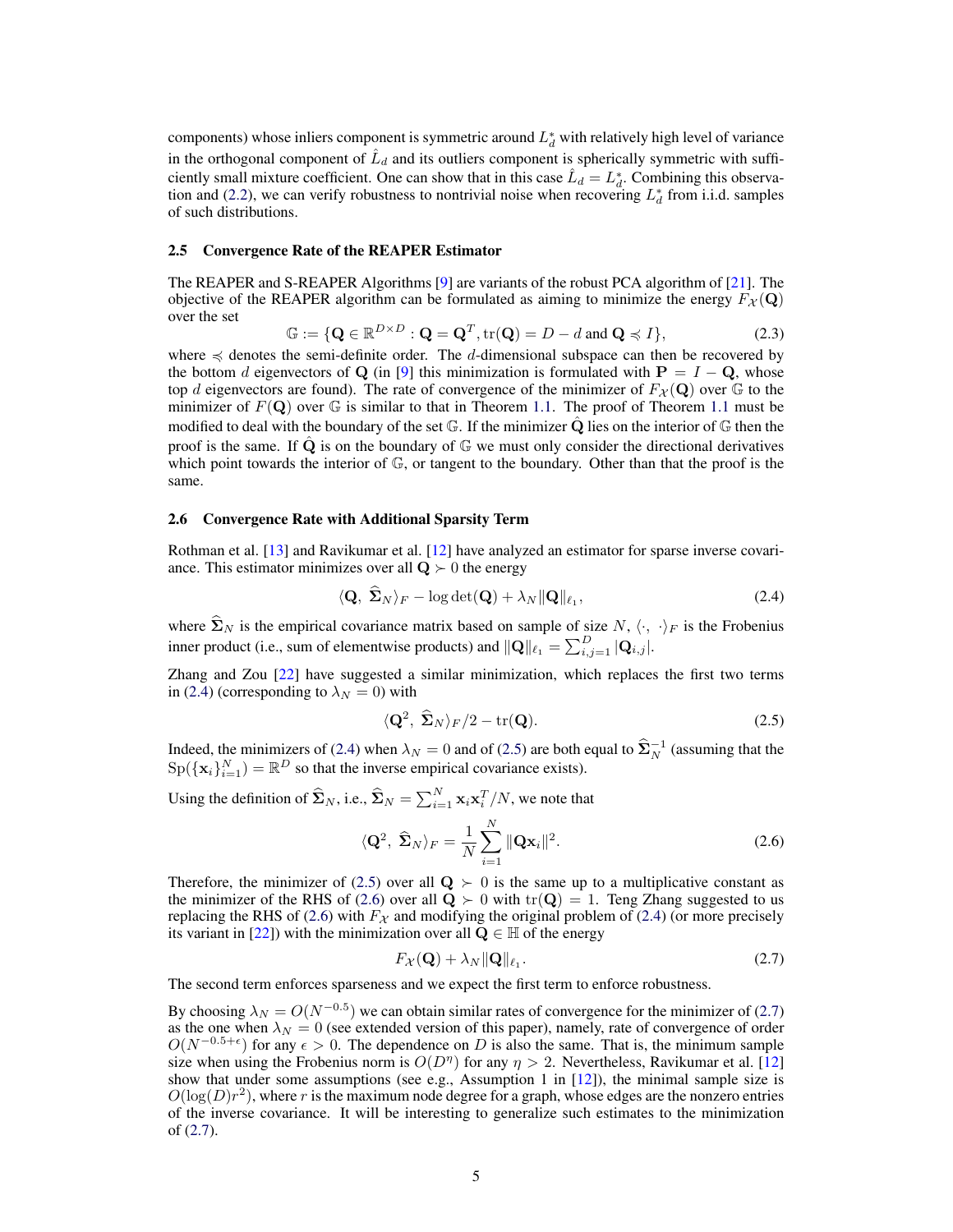# 3 Overview of the Proof of Theorem 1.1

#### 3.1 Structure of the Proof

We first discuss in §3.2 conditions for uniqueness of  $\hat{Q}$  and  $\hat{Q}_N$  (with high probability). In §3.3 and §3.4 we explain in short the two basic components of the proof of Theorem 1.1. The first of them is that  $\|\mathbf{Q} - \mathbf{Q}_N\|_F$  can be controlled from above by differences of directional derivatives of F. The second component is that the rate of convergence of the derivatives of  $\{F_N\}_{N=1}^\infty$  to the derivative of  $F$  is easily obtained by Hoeffding's inequality. In §3.5 we gain some intuition for the validity of Theorem 1.1 in view of these two components and also explain why they are not sufficient to conclude the proof. In §3.6 we describe the construction of "nets" of increasing precision; using these nets we conclude the proof of Theorem 1.1 in §3.7. Throughout this section we only provide the global ideas of the proof, whereas in the extended version of this paper we present the details.

#### 3.2 Uniqueness of the Minimizers

The two-subspaces criterion for  $\mu$  guarantees that  $\hat{\mathbf{Q}}$  is u.d. and that  $\hat{\mathbf{Q}}_N$  is u.d. with overwhelming probability for sufficiently large  $N$  as follows.

**Theorem 3.1.** *If*  $\mu$  *satisfies the two-subspaces criterion for some*  $\gamma > 0$ *, then F is strictly convex.* **Theorem 3.2.** *If*  $\mu$  *satisfies the two-subspaces criterion for some*  $\gamma > 0$  *and*  $N > 2(D - 1)$ *, then* 

$$
\mathbb{P}\left(F_N \text{ is not strictly convex}\right) \le 2\binom{N}{D-1}^2(1-\gamma)^{N-2(D-1)}.\tag{3.1}
$$

## 3.3 From Energy Minimizers to Directional Derivatives of Energies

We control the difference  $\|\mathbf{Q} - \hat{\mathbf{Q}}\|_F$  from above by differences of derivatives of energies at Q and Q. Here Q is an arbitrary matrix in  $B_r(Q)$  for some  $r > 0$  (where  $B_r(Q)$ ) is the ball in H with center  $\hat{\mathbf{Q}}$  and radius r w.r.t. the Frobenius norm), but we will later apply it with  $\mathbf{Q} = \hat{\mathbf{Q}}_N$  for some  $N \in \mathbb{N}$ .

#### 3.3.1 Preliminary Notation and Definitions

The "directions" of the derivatives, which we define below, are elements in the unit sphere of the tangent space of H, i.e.,

$$
\mathbb{D} := \{ \mathbf{D} \in \mathbb{R}^{D \times D} \mid \mathbf{D} = \mathbf{D}^T, \text{tr}(\mathbf{D}) = 0, \|\mathbf{D}\|_F = 1 \}.
$$

Throughout the paper, directions in  $\mathbb D$  are often determined by particular points  $Q_1, Q_2 \in \mathbb H$ , where  $\mathbf{Q}_1 \neq \mathbf{Q}_2$ . We denote the direction from  $\mathbf{Q}_1$  to  $\mathbf{Q}_2$  by  $\mathbf{D}_{\mathbf{Q}_1,\mathbf{Q}_2}$ , that is,

$$
\mathbf{D}_{\mathbf{Q}_1, \mathbf{Q}_2} := \frac{\mathbf{Q}_2 - \mathbf{Q}_1}{\|\mathbf{Q}_2 - \mathbf{Q}_1\|_F}.
$$
 (3.2)

Directional derivatives with respect to an element of  $D$  may not exist and therefore we use directional derivatives from the right. That is, for  $Q \in \mathbb{H}$  and  $D \in \mathbb{D}$ , the directional derivative (from the right) of  $F$  at  $Q$  in the direction  $D$  is

$$
\nabla_{\mathbf{D}}^{+} F(\mathbf{Q}) := \frac{\mathrm{d}}{\mathrm{d}t} F(\mathbf{Q} + t\mathbf{D}) \big|_{t=0^+}.
$$
 (3.3)

#### 3.3.2 Mathematical Statement

We use the above notation to formulate the desired bound on  $\|\mathbf{Q} - \mathbf{Q}\|_F$ . It involves the constant  $\alpha_0$ , which is also used in Theorem 1.1. The proof of this lemma clarifies the existence of  $\alpha_0$ , though it does not suggest an explicit approximation for it.

**Lemma 3.3.** For  $r > 0$  there exists a constant  $\alpha_0 \equiv \alpha_0(r, \mu, D) > 0$  such that for all  $Q \in$  $B_r(\hat{\mathbf{Q}}) \setminus \{\hat{\mathbf{Q}}\}$ .

$$
\nabla^+_{\mathbf{D}_{\mathbf{Q},\mathbf{Q}}} F(\mathbf{Q}) - \nabla^+_{\mathbf{D}_{\mathbf{Q},\mathbf{Q}}} F(\hat{\mathbf{Q}}) \ge \alpha_0 \|\mathbf{Q} - \hat{\mathbf{Q}}\|_F \tag{3.4}
$$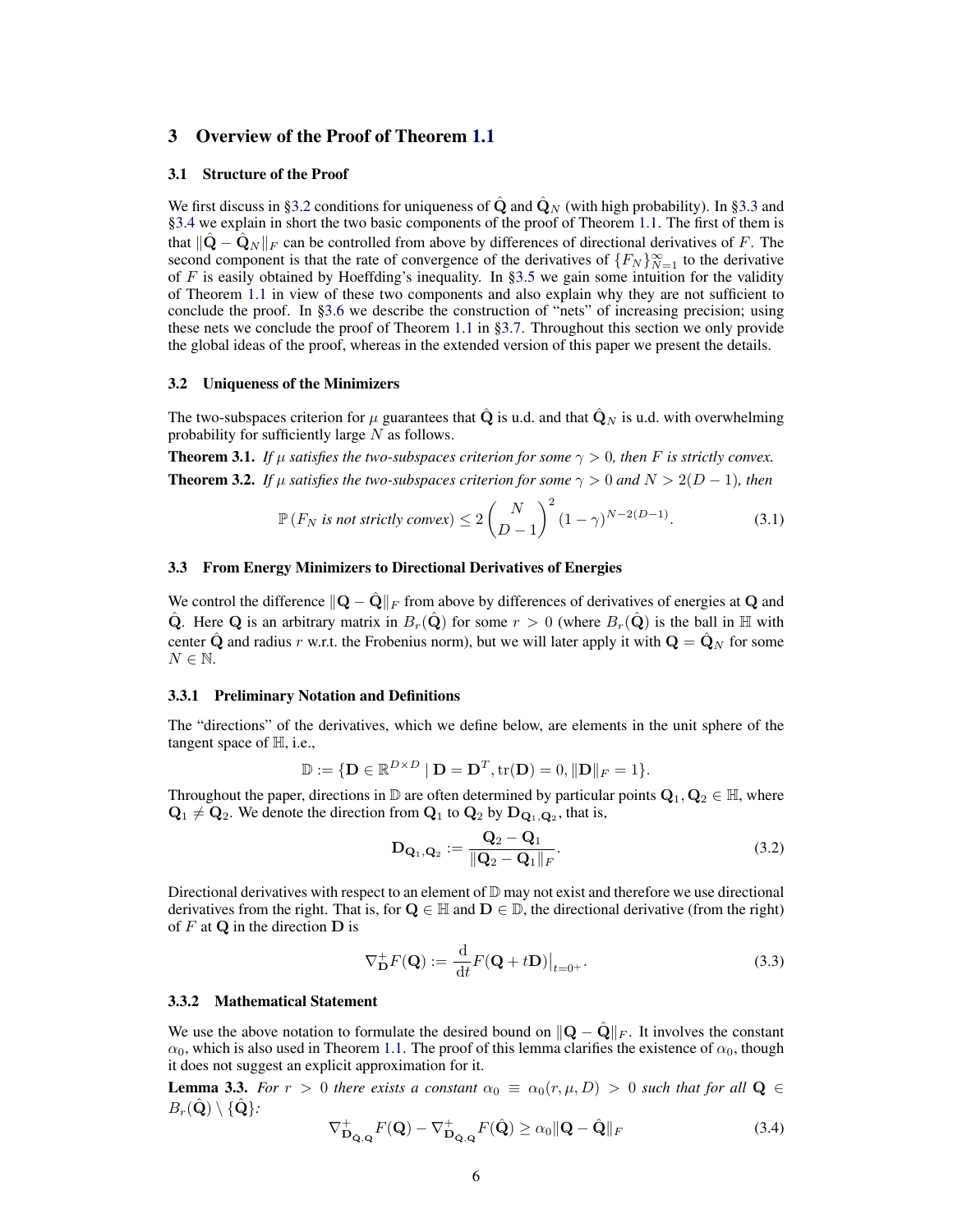*and consequently*

$$
\nabla^+_{\mathbf{D}_{\dot{\mathbf{Q}},\mathbf{Q}}}F(\mathbf{Q}) \ge \alpha_0 \|\mathbf{Q} - \hat{\mathbf{Q}}\|_F. \tag{3.5}
$$

## 3.4  $N^{-1/2}$  Convergence of Directional Derivatives

We formulate the following convergence rate of the directional derivatives of  $F_N$  from the right: **Theorem 3.4.** *For*  $Q \in \mathbb{H}$  *and*  $D \in \mathbb{D}$ *,* 

$$
\mathbb{P}\left(\left|\nabla_{\mathbf{D}}^{+}F(\mathbf{Q})-\nabla_{\mathbf{D}}^{+}F_{N}(\mathbf{Q})\right|\geq N^{\epsilon-\frac{1}{2}}\right)\leq 2\exp\left(\frac{-N^{2\epsilon}}{D\cdot R_{\mu}^{2}}\right).
$$
\n(3.6)

It will be desirable to replace  $\nabla^+_{{\bf D}}F({\bf Q})-\nabla^+_{{\bf D}}F_N({\bf Q})$  in (3.6) with  $\nabla^+_{{\bf D}}F({\bf Q})$ , though it is impossible in general. We will later use the following observation to implicitly obtain a result in this direction.

**Lemma 3.5.** *If*  $\mathbf{Q} \in \mathbb{H} \setminus \{ \mathbf{Q} \}$ *, then* 

$$
\nabla^+_{\mathbf{D}_{\hat{\mathbf{Q}},\mathbf{Q}}}F(\mathbf{Q}) \ge 0. \tag{3.7}
$$

## 3.5 An Incomplete Idea for Proving Theorem 1.1

At this point we can outline the basic intuition behind the proof of Theorem 1.1. We assume for simplicity that  $\mathbf{Q}_N$  is u.d. Suppose, for the moment, that we could use (3.6) of Theorem 3.4 with  ${\bf Q} := \hat{\bf Q}_N$ . This is actually not mathematically sound, as we will discuss shortly, but if we could do it then we would have from (3.6) that

$$
\mathbb{P}\left(|\nabla^+_{\mathbf{D}_{\hat{\mathbf{Q}},\hat{\mathbf{Q}}_N}}F(\hat{\mathbf{Q}}_N)-\nabla^+_{\mathbf{D}_{\hat{\mathbf{Q}},\hat{\mathbf{Q}}_N}}F_N(\hat{\mathbf{Q}}_N)|\geq N^{\epsilon-\frac{1}{2}}\right)\leq 2\exp\left(\frac{-N^{2\epsilon}}{D\cdot R^2_{\mu}}\right).
$$
 (3.8)

We note that (3.7) as well as both the convexity of  $F_N$  and the definition of  $\hat{Q}_N$  imply that

$$
\nabla^+_{\mathbf{D}_{\hat{\mathbf{Q}}, \hat{\mathbf{Q}}_N}} F(\hat{\mathbf{Q}}_N) \ge 0 \text{ and } \nabla^+_{\mathbf{D}_{\hat{\mathbf{Q}}, \hat{\mathbf{Q}}_N}} F_N(\hat{\mathbf{Q}}_N) \le 0. \tag{3.9}
$$

Combining (3.8) and (3.9), we obtain that

$$
\mathbb{P}\left(\nabla^+_{\mathbf{D}_{\hat{\mathbf{Q}}, \hat{\mathbf{Q}}_N}} F(\hat{\mathbf{Q}}_N) \ge N^{\epsilon - \frac{1}{2}}\right) \le 2 \exp\left(\frac{-N^{2\epsilon}}{D \cdot R^2_{\mu}}\right). \tag{3.10}
$$

At last, combining (3.5), (3.10) and Theorem 3.2 we can formally prove Theorem 1.1.

However, as mentioned above, we cannot legally use Theorem 3.4 with  $\mathbf{Q} = \hat{\mathbf{Q}}_N$ . This is because  $\hat{\mathbf{Q}}_N$  is a function of the samples (random variables)  $\{\mathbf{x}_i\}_{i=1}^N$ , but for our proof to be valid, Q needs to be fixed before the sampling begins.

Therefore, our new goal is to utilize the intuition described above, but modify the proof to make it mathematically sound. This is accomplished by creating a series of "nets" (subsets of H) of increasing precision. Each matrix in each of the nets is determined before the sampling begins, so it can be used in Theorem 3.4. However, the construction of the nets guarantees that the Nth net contains a matrix Q which is sufficiently close to  $\mathbf{Q}_N$  to be used as a substitute for  $\mathbf{Q}_N$  in the above process.

## 3.6 The Missing Component: Adaptive Nets

We describe here a result on the existence of a sequence of nets as suggested in §3.5. They are constructed in several stages, which cannot fit in here (see careful explanation in the extended version of this paper). We recall that  $B_2(Q)$  denotes a ball in  $\mathbb H$  with center  $Q$  and radius 2 w.r.t. the Frobenius norm.

**Lemma 3.6.** *Given*  $\kappa \geq 2$  *and*  $\tau > 0$ *, there exists a sequence of sets*  $\{S_n\}_{n=1}^{\infty}$  *such that*  $\forall n \in \mathbb{N}$  $S_n\subset B_2(\hat{\bf Q})$  and for any  ${\bf Q}\in B_2(\hat{\bf Q})$  with  $\|{\bf Q}-\hat{\bf Q}\|_F>n^{-\frac{1}{2}}$ ,  $\exists {\bf Q}'\in S_n$  with

$$
\|\mathbf{Q}' - \hat{\mathbf{Q}}\|_{F} \le \|\mathbf{Q} - \hat{\mathbf{Q}}\|_{F},\tag{3.11}
$$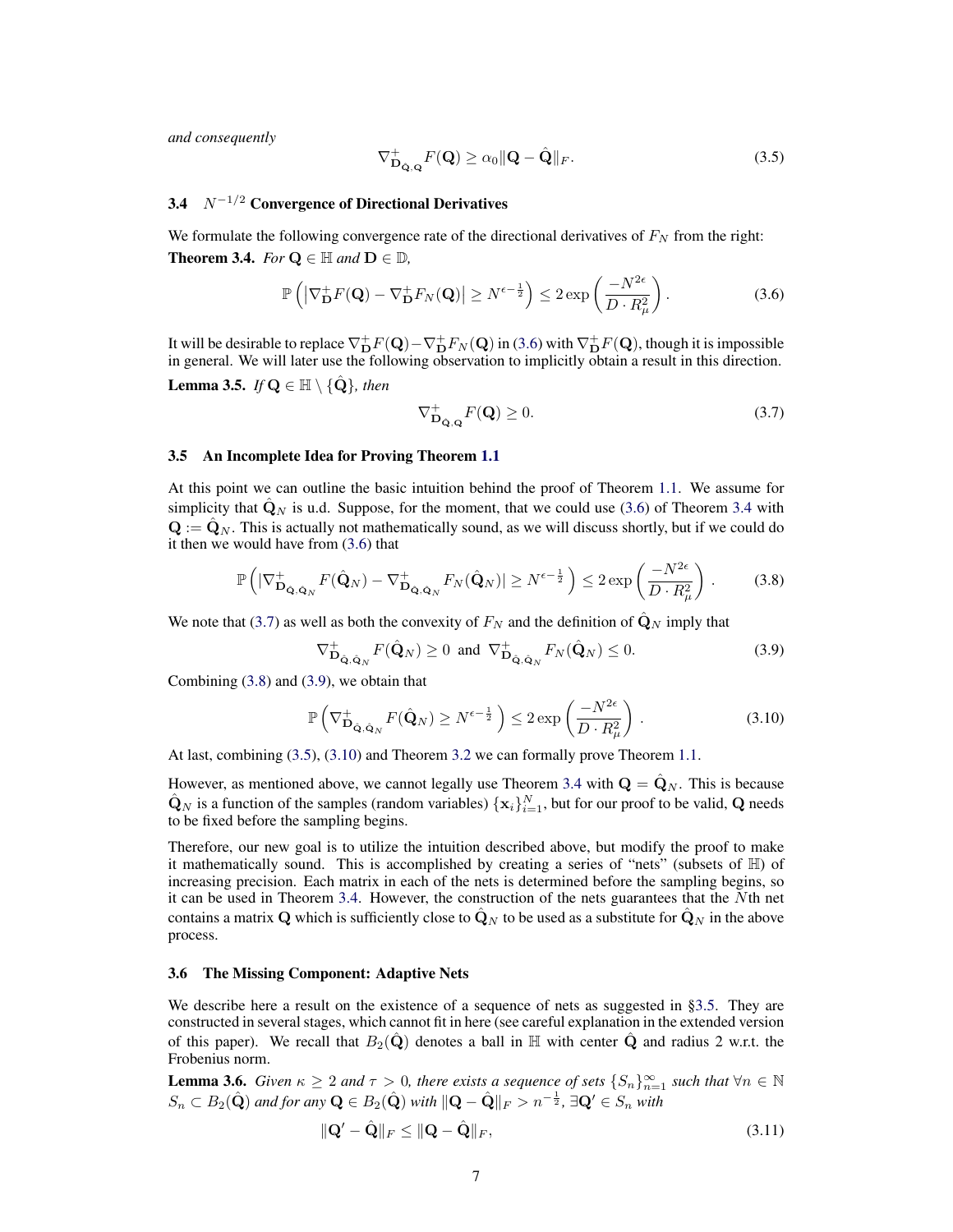$$
2n^{-\frac{1}{2}}(\tau + \kappa^{-1}) \ge ||\mathbf{Q}' - \mathbf{Q}||_F \ge n^{-\frac{1}{2}}\kappa^{-1} \quad \text{and} \tag{3.12}
$$

$$
\|\mathbf{D}_{\hat{\mathbf{Q}},\mathbf{Q}'} - \mathbf{D}_{\hat{\mathbf{Q}},\mathbf{Q}}\|_F \le \tau n^{-1}.
$$
\n(3.13)

*Furthermore,*

$$
|S_n| \le 2\kappa n^{\frac{1}{2}} \left(\frac{10Dn}{\tau}\right)^{\frac{D(D+1)}{2}}.
$$
 (3.14)

The following lemma shows that we can use  $S_N$  to guarantee good approximation of  $\hat{Q}$  by  $\hat{Q}_N$  as long as the differences of partial derivatives are well-controlled for elements of  $S_N$  (it uses the fixed constants  $\kappa$  and  $\tau$  for  $S_N$ ; see Lemma 3.6).

**Lemma 3.7.** *If for some*  $\epsilon > 0$ ,  $F_N$  *is strictly convex and* 

$$
\left|\nabla^{\perp}_{\mathbf{D}_{\mathbf{Q},\hat{\mathbf{Q}}}}F(\mathbf{Q}) - \nabla^{\perp}_{\mathbf{D}_{\mathbf{Q},\hat{\mathbf{Q}}}}F_N(\mathbf{Q})\right| \le N^{-\frac{1}{2}+\epsilon} \quad \forall \mathbf{Q} \in S_N,
$$
\n(3.15)

*then*  $\hat{\mathbf{Q}}_N$  *is u.d. and* 

$$
\|\hat{\mathbf{Q}} - \hat{\mathbf{Q}}_N\|_F \le \frac{1 + 2\alpha_0(\tau + \frac{1}{\kappa}) + 4R_\mu \kappa \tau}{\alpha_0} N^{-\frac{1}{2} + \epsilon}.
$$
 (3.16)

### 3.7 Completing the Proof of Theorem 1.1

Let us fix  $\kappa_0 = (4\alpha_0) \vee 2$ ,  $\tau_0 := (1 - 2\alpha_0/\kappa_0)/(2\alpha_0 + 4R_\mu \kappa_0)$  and  $N > 2(D - 1)$ . We note that

$$
1 + 2\alpha_0(\tau_0 + \frac{1}{\kappa_0}) + 4R_\mu \kappa_0 \tau_0 = 2. \tag{3.17}
$$

We rewrite (3.14) using  $\kappa := \kappa_0$  and  $\tau := \tau_0$  and then bound its RHS from above as follows

$$
|S_N| \le 2((4\alpha_0) \vee 2)N^{\frac{D^2 + D + 1}{2}} \left(10D \frac{2\alpha_0 + 4R_\mu((4\alpha_0) \vee 2)}{1 - \frac{2\alpha_0}{(4\alpha_0)\vee 2}}\right)^{\frac{D(D+1)}{2}} \tag{3.18}
$$

$$
\le \frac{C_0}{2} N^{D^2}.
$$

Combining (3.6) (applied to any  $\mathbf{Q} \in S_N$ ) and (3.18) we obtain that

$$
\mathbb{P}\left(\exists \mathbf{Q} \in S_N \text{ with } \left| \nabla^+_{\mathbf{D}_{\mathbf{Q},\hat{\mathbf{Q}}}} F(\mathbf{Q}) - \nabla^+_{\mathbf{D}_{\mathbf{Q},\hat{\mathbf{Q}}}} F_N(\mathbf{Q}) \right| \ge N^{-\frac{1}{2}+\epsilon}\right) \le C_0 N^{D^2} \exp\left(-N^{2\epsilon}/(D \cdot R_\mu^2)\right). \tag{3.19}
$$

Furthermore, (3.1) and (3.19) imply that

$$
\mathbb{P}\left(\left|\nabla^+_{\mathbf{D}_{\mathbf{Q},\hat{\mathbf{Q}}}}F(\mathbf{Q}) - \nabla^+_{\mathbf{D}_{\mathbf{Q},\hat{\mathbf{Q}}}}F_N(\mathbf{Q})\right| \le N^{-\frac{1}{2}+\epsilon} \forall \mathbf{Q} \in S_N \text{ and } \hat{\mathbf{Q}}_N \text{ is u.d.}\right)
$$
  
\n
$$
\ge 1 - C_0 N^{D^2} \exp\left(\frac{-N^{2\epsilon}}{D \cdot R_\mu^2}\right) - 2\binom{N}{D-1}^2 (1-\gamma)^{N-2(D-1)}.
$$
 (3.20)

Theorem 1.1 clearly concludes from Lemma 3.7 (applied with  $\kappa := \kappa_0$  and  $\tau := \tau_0$ ), (3.20) and (3.17).

#### Acknowledgment

This work was supported by NSF grants DMS-09-15064 and DMS-09-56072. Part of this work was performed when M. Coudron attended the University of Minnesota (as an undergraduate student). We thank T. Zhang for valuable conversations and forwarding us [22].